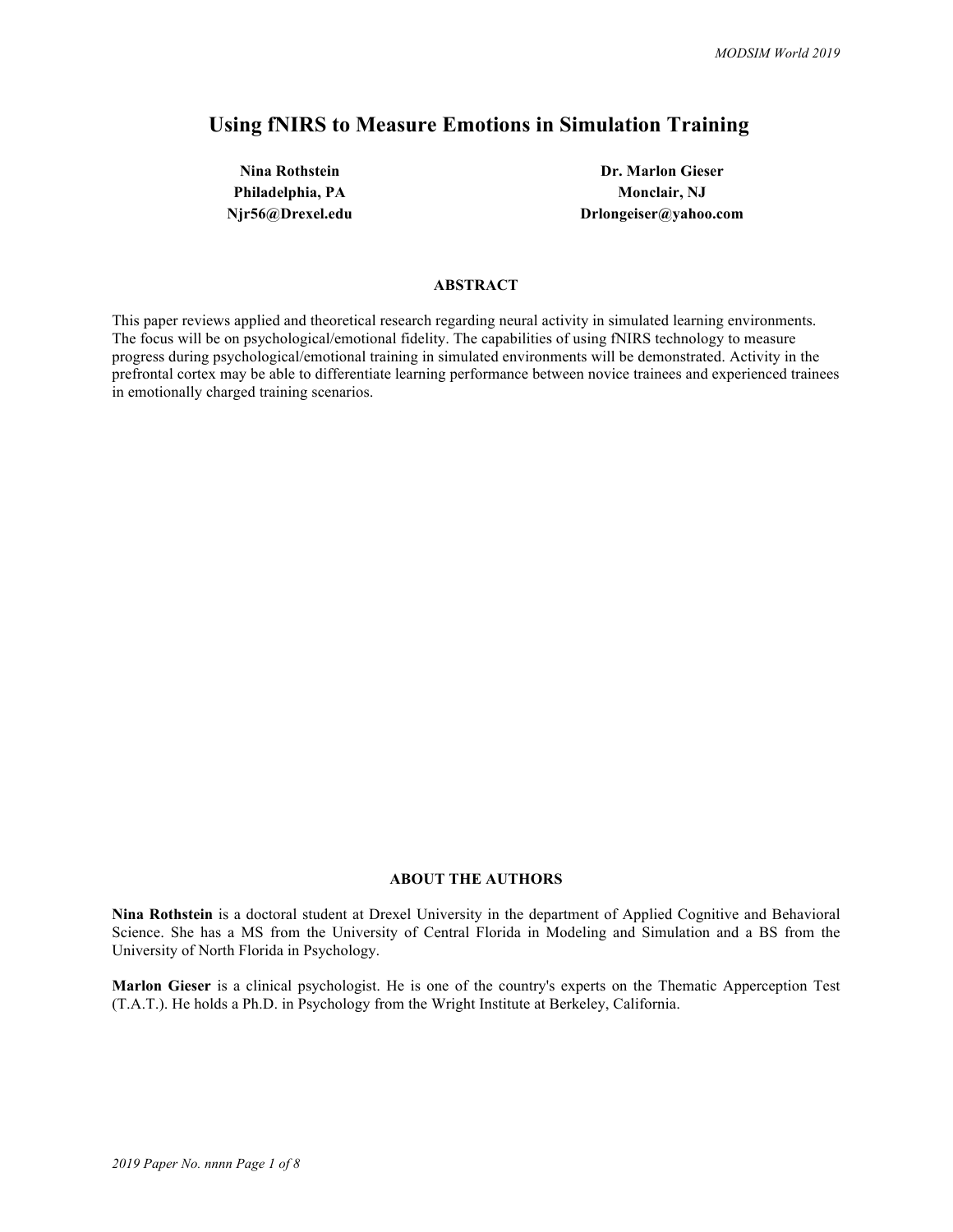## **Using fNIRS to Measure Emotional Regulation in Simulation Training**

| Nina Rothstein   | <b>Dr. Marlon Gieser</b> |  |
|------------------|--------------------------|--|
| Philadelphia, PA | <b>Monclair</b> , NJ     |  |
| Njr56@Drexel.edu | Drlongeiser@yahoo.com    |  |

## **BACKGROUND**

Simulation training uses technology to replicate real-world performance contexts in athletic, military, education, medical, and other domains. This technology may involve the use of live scenarios with trainers, the capturing of performance data, or virtual or augmented reality.

When designing or selecting a simulator, stakeholders and end-users must decide which aspects of the simulation are most important. Aspects of the simulation may be categorized according to levels of fidelity. *Fidelity* refers to the accuracy of representation of the true 'real world' of the simulation. Fidelity in simulations can be delineated into sub-categories: environmental (i.e. visual, audio, haptic), equipment (realism regarding the cognitive aspects of the task) and psychological (emotional) fidelity (Rehmann, Mitman, & Reynolds, 1995). This review will focus on the ability of fNIRS (functional near-infrared spectroscopy) capability to measure psychology fidelity in simulations.

## **PSYCHOLOGICAL FIDELITY**

Designing a training simulation with psychological fidelity is crucial because aspects of the environment that impact psychological processes will impact performance (Kozlowski & DeShon, 2004). For example, stress can adversely affect cognitive processes devoted to divided attention, working memory, retrieval of information from memory, and decision-making (LeBlanc, 2009).

#### **Emotional Fidelity**

Emotional fidelity is a form of psychological fidelity. Psychological fidelity is the replication of aspects of the environment for performance in real-world settings; emotional fidelity is the simulation's capability to elicit an affective reaction from a trainee. Emotional fidelity may include but is not limited to constructs such as camaraderie, trust, and frustration. Events or key performance characteristics that may be relevant to real-world settings for emotional fidelity training can be for example, overcoming shock, coping with repercussions, loss mitigation, and moral decision-making.

## **BRAIN IMAGING**

Measuring cortical activity in real time during training sessions provides a window into emotional fidelity. Functional near-infrared spectroscopy (fNIRS) is a portable device that noninvasively measures the oxygenated and deoxygenated hemoglobin responses in the scalp (Ayaz, Izzetoglu, Izzetoglu, & Onaral, 2019). Given its portability measuring cortical activity in ecologically valid settings is an ideal application of fNIRS. fNIRS is useful for affective-state monitoring in simulation as it has been used to evaluate the effects of negative mood states on working memory (Hani, Feng, & Tang, 2018) and to infer the emotional states of users while they are at work (FakhrHosseini, Jeon, & Bose, 2015).

The aim of this review is to evaluate fNIRS ability to measure brain activity linked to emotional fidelity within a simulation training environment. Additionally, the ability of fNIRS to determine changes in emotional processing as a result of skill acquisition/increased levels of expertise will be discussed. Emotions play a role in knowledge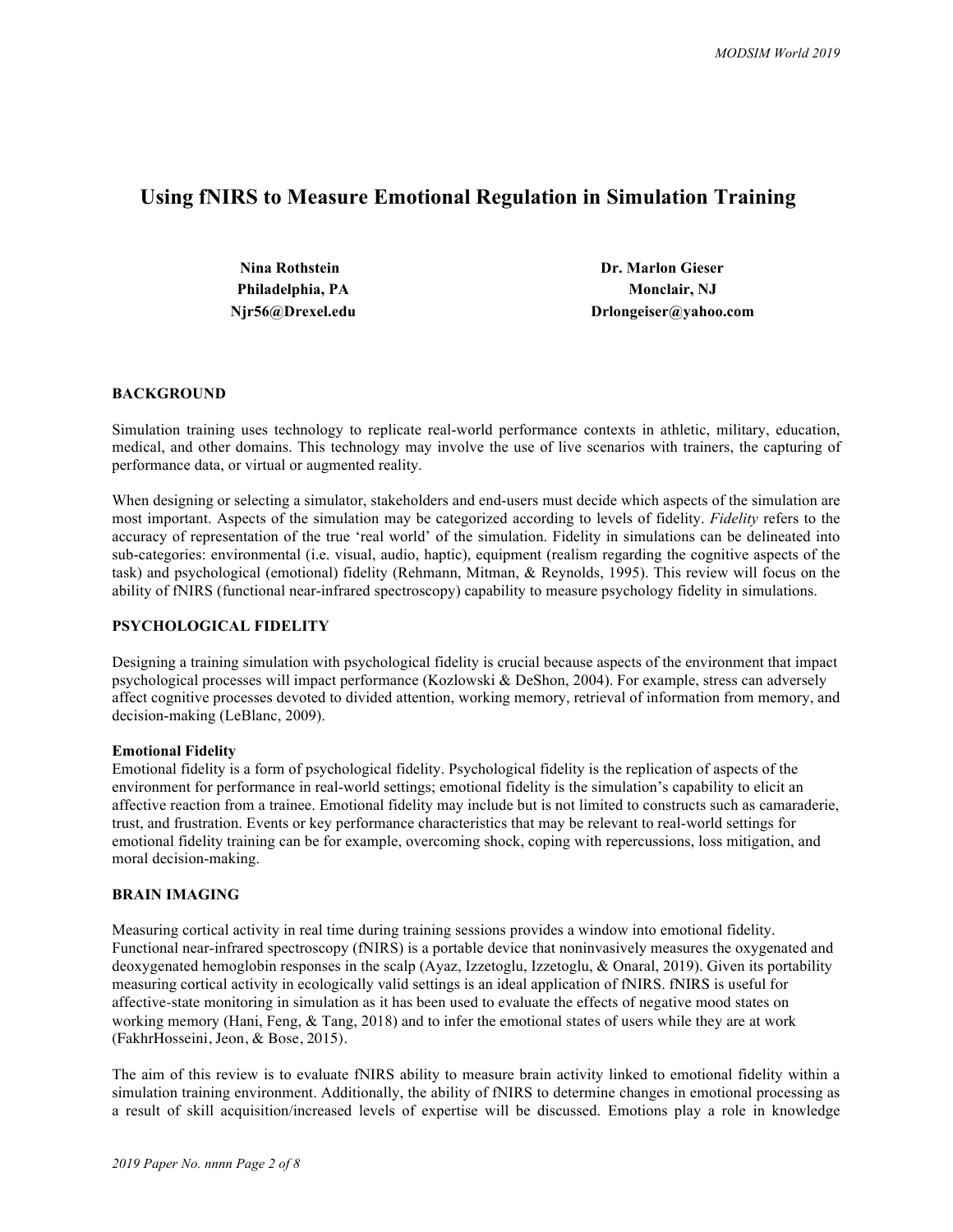acquisition that can be generalized to performance contexts (DeMaria Jr et al., 2010). Tracking neural behavior for psychological fidelity may ultimately give a better understanding of how established performance is for individual trainees.

## **fNIRS**

In terms of cognitive activity, fNIRS have been successful in the assessment of cognitive control, risk taking and moral decision-making linked with motor task performance (Skurvydas et al., 2018), threat evaluation in visual attention (Bendall, Eachus, & Thompson, 2016), the impact of negative emotion on working memory (Ozawa, Matsuda, & Hiraki, 2014), and have monitored sustained attention to detect performance degradation (Derosière, Mandrick, Dray, Ward, & Perrey, 2013; Mandrick et al., 2013). fNIRS have also mapped changes in cortical activity when a trainee is acquiring expertise. This has been shown in simulated piloting tasks (Ayaz et al., 2012). Additionally, fNIRS have the capability to detecting changes in PFC activity associated with increases and decreases in difficulty during simulated training tasks (Mark et al., 2017).

fNIRS have detected emotional generation and emotional regulation states. Emotional processing in fNIRS can be divided by looking at PFC activity "during task completion where naturally occurring emotion is recorded or artificially induced" (Bendall, Eachus, and Thompson, 2016). fNIRS research shows mixed results. There are similar responses for measuring positive and negative stimuli. Additionally fNIRS used to measure the same cognitive tasks can have different results. It has been argued that experimental design explains these mixed results (Bendall, Eachus, and Thompson, 2016).

fNIRS research has pinpointed the right ventrolateral prefrontal cortex as an appropriate area to measure emotional generation in stress responses (Al-Shargie, Tang, & Kiguchi, 2017), anger responses in drivers (FakhrHosseini et al., 2015), and the emergence of "flow states" during gameplay (Tetris)(Yoshida et al., 2014). Research with fNIRS, have shown that positive and negative emotional states are represented through asymmetric prefrontal activity. Differences in right-left prefrontal activity are shown to be dependent on the valence (positive or negative) of photographic stimuli (Balconi, Grippa, & Vanutelli, 2015)

For activity during 'higher order' functions, fNIRS have been linked to suppression of negative emotion (emotional regulation) during aspects of interpersonal communication (Honda, Tanaka, Sakti, & Nakamura, 2018) fNIRS have also been used for higher level processes, such as detecting differences in personal and impersonal moral judgments (Dashtestani et al., 2018). For example, using fNIRS, researchers measured changes in the DLPFC while participants deliberated choices during a business-oriented moral dilemma task with the added pressure of time constraint. The moral dilemmas were structured similarly to the Trolley Car dilemma; the goal of the decision maker must choose the least harmful decision rather than avoid negative repercussions altogether. Situations such as insider trading, questionable research practices and corporate tax cases were presented to participants. Bilateral increases of values in the DLPFC were observed from subjects who made moral decisions under time constraint. The results suggest that severe time constraint can lead to cognitive overburden, elevating decision stress, possibly leading to moral incompetency (Lee & Yun, 2017).

#### **Cognitive Control**

Cognitive control is the ability to regulate emotion, influence attentional processes. It is the mechanism in which individuals recruit and engage regulatory processes in order to modulate reactions from emotional stimuli (Ochsner & Gross, 2005). Cognitive control occurs along the rostral caudal axis of the frontal cortex, with complexity increasing in the rostral direction (Badre, 2013). Rostral regions of the frontal cortex are associated with contextual and abstract information processing. In particular, these abilities are linked to policy abstraction, which is the brains ability to process environmental cues, then take rules and apply them in different contexts. These rules can be "first order" relating to the shape or another feature of the cue, or the rule can be "second order" relating to a more abstract rule, such as which "first order" rule to use when analyzing the task or environment (Badre, 2013). Interestingly, negative emotional stimuli modulates activity in the cognitive control network (Jasinska et al., 2012). The impact of the valence of stimuli (positive or negative) has been measured through hemispheric asymmetry. Valence (pleasantness) of stimuli creates hemisphere dominant cognitive activity. The right hemisphere has been linked to unpleasant stimuli, and the left with pleasant stimuli (Spielberg, Stewart, Levin, Miller, & Heller, 2008).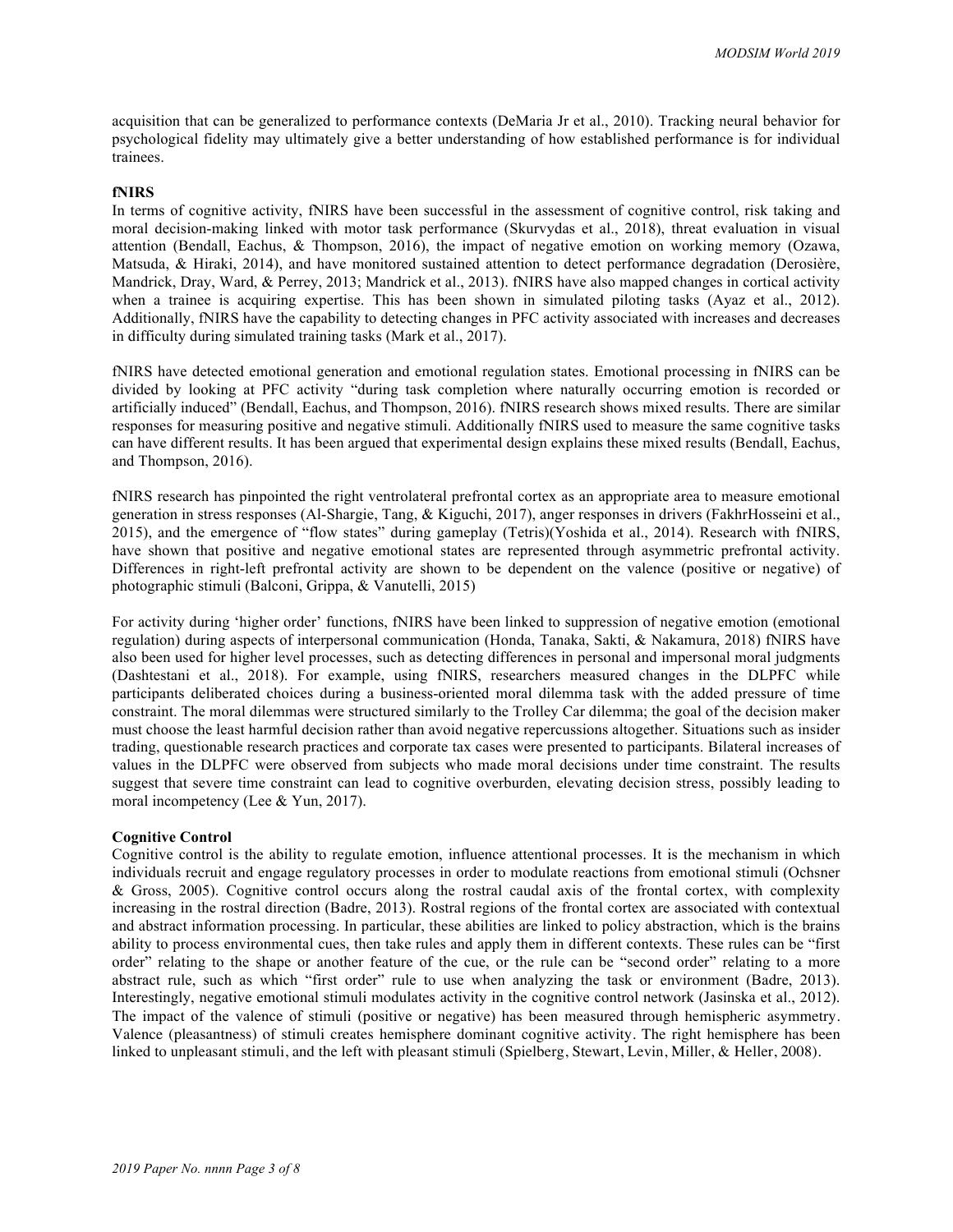#### **EMOTIONAL FIDELITY AND SIMULATION TRAINING**

Conflicting evidence exists regarding the impact of emotions on training and performance. This has been especially demonstrated in medical simulation. During trauma resuscitation simulations, medical residents' subjective stress ratings and cortisol levels were significantly higher in high stress simulations than low stress simulations. In addition, it showed that simulation performance scores and postscenario recall (immediately after scenario) was significantly lower in the high stress simulation (Harvey, Bandiera, Nathens, & LeBlanc, 2012). Along these same lines, a group of 116 medical students exposed to unexpected patient (SimMan 3-G; Laerdal Medical) death during a toxin ingestion management simulation found an increase in self-reported cognitive load compared to students that were not exposed to unexpected death. Three months later, during a follow-up evaluation using a simulated patient (SimMan 3-G; Laerdal Medical) the unexpected death group received lower ratings in reference to their capability of diagnosing and managing patients' with altered levels of consciousness due to toxin ingestion (Fraser et al., 2014).

However, there is evidence that emotion introduced during simulation training can enhance long-term knowledge retention. In another study involving medical students, advanced cardiac life support (ACLS) skills were taught using a simulated patient (METI HPS; Medical Education Technologies, Inc.). It was shown that the introduction stress via dialogue from study confederates increased self-reported anxiety levels and led to better ACLS knowledge evaluation scores six months later (DeMaria Jr et al., 2010). The positive effect of emotionality in simulation training on recall has been reinforced in military research. The impact of sound on participants' recall and physiological responses (temperature, electro dermal response, and heart-rate) during a first-person shooter desktop training game, *America's Army: Operations (AA:O*) were measured. Physiological measures of participants in the sound condition indicated higher arousal. Furthermore, participants in high audio emotionality conditions had significantly better item recall in virtual environments than participants in low emotionality (no noise) conditions (Shilling, Zyda, & Wardynski, 2002). In another military study that used *America's Army: Operations (AA:O*), the presence of combat differentiated high emotional arousal from low emotional arousal (no combat) (Ulate, 2002). Players in the high emotional arousal conditions (combat) performed better on recalling objects in the virtual environment immediately and 24 hours after the experiment.

## **EXPERTISE**

The impact of emotion on performance is modulated by experience. Outside of simulation research, performance differences have been measured with experience in commodities traders. Experienced traders had greater heart-rate variability than less experienced traders. Research cites emotional regulation as a consideration for physiological as well as performance differences seen in the participants. High performing traders had more effective emotional regulation than equivalently experienced but lower-performing traders (Fenton-O'Creevy et al., 2012).

Differences in cortical activity of experts and novices have also been established. Using fMRI during compassion meditative exercises, blood-oxygen-level dependent (BOLD) signals in the insula coupled with increased heart rate was modulated by the type of meditation as well as level of expertise (Lutz, Greischar, Perlman, & Davidson, 2009).

An fMRI study explicitly compared elite (medalists from the Olympics, Asian Games, and World Championships), expert (college athletes from the Korean Archery Association) and novice archers (college students) during aiming and found that expertise was associated with highly localized neural activity, particularly in the prefrontal cortex. During aiming, right before archers took their shot, novice archers showed activity in the dorsolateral pre-motor cortex and the ventral pathways linked to the ventrolateral pre-motor cortex. Elite archers showed activity in the supplementary motor area, temporoparietal area, and cerebellar dentate, and expert archers showed activity only in the superior frontal area. The localization of brain activity indicates greater neural efficiency. In particular, the involvement of the cerebellar dentate in expert archers is theorized to be a result of the cerebellum's role in automating movement (Kim et al., 2014).

Expertise is defined as an increase in automaticity for specified task performance. This increase in automaticity has been illustrated using fNIRS. An eight-day study measured the effect of training for piloting unmanned aerial vehicles. Subjective mental effort and performance evaluation was assessed using the NASA Task Load Index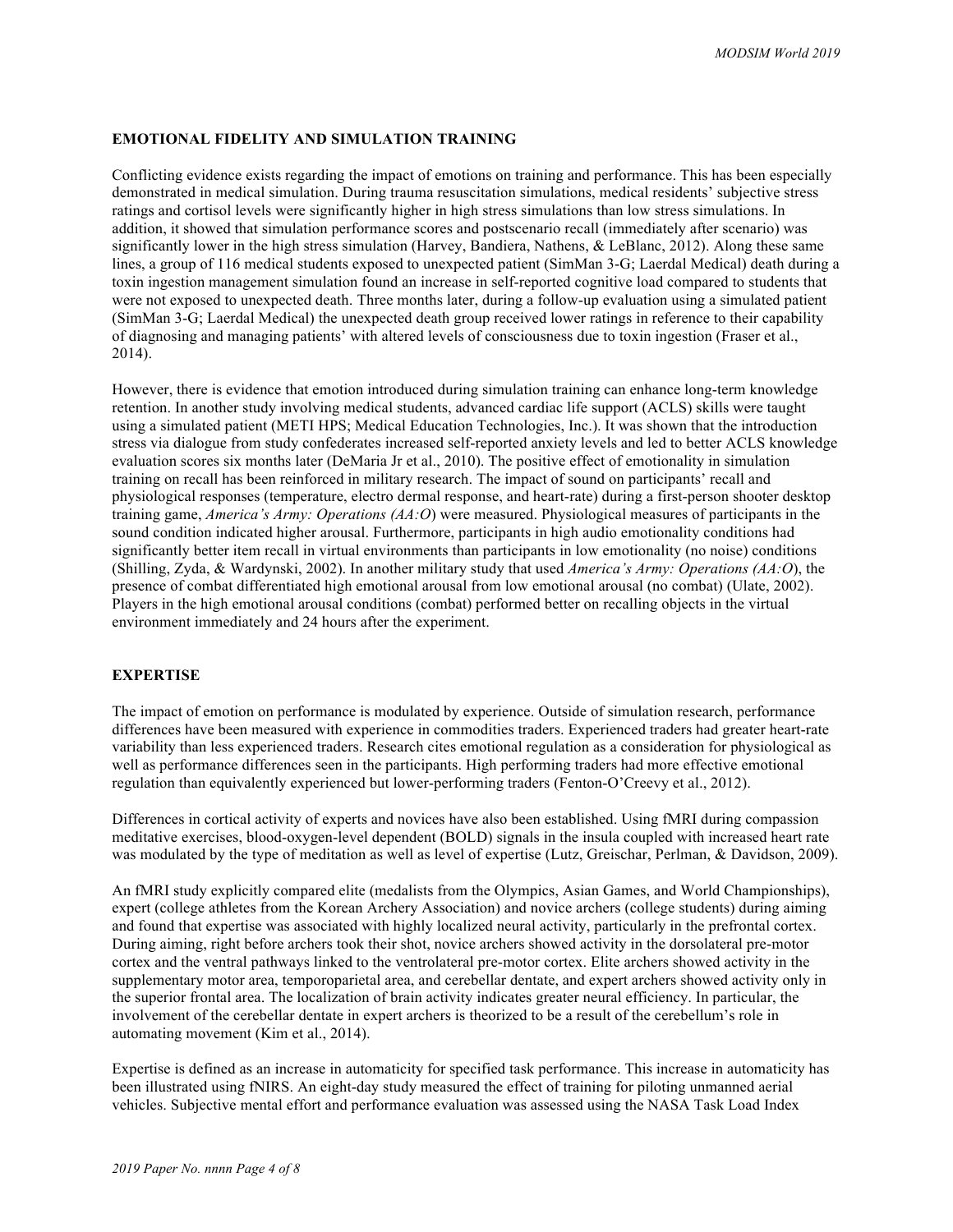(TLX) questionnaire. The average total hemoglobin concentration changes throughout the practice levels (beginner /intermediate /advanced) assessed changes in workload as a result of practice and level of difficulty of the flight simulator. An inverse relationship between workload and task demands was illustrated through neural behavior in the frontal lobe. That is, "the development of expertise is the freeing up of limitations on attentional resources" (Ayaz et al., 2012).

#### **Neural Efficiency**

The basis of the neural efficiency hypothesis is that higher skilled/intelligent individuals recruit less cognitive resources to complete critical thinking tasks. Neural efficiency can predict differences in brain activation during cognitive tasks based on level of expertise and can be linked to higher level mental abilities such as decision-making and conflict resolution (Di Domenico, Rodrigo, Ayaz, Fournier, & Ruocco, 2015). The more practiced or intelligent a person is, the less resources their brain uses to complete a task (Haier et al., 1988).

Neural efficiency has been linked to emotional processing. More specifically, *neurally efficient behavior in the prefrontal cortex has been associated with measures of cognitive control*. Sex differences in the cognitive reappraisal process of emotion regulation were demonstrated by neural efficiency using fMRI. Compared with women, men had less activity in the prefrontal cortex during emotional regulation. Indicating that men have greater automatic emotion regulation than women (McRae, Ochsner, Mauss, Gabrieli, & Gross, 2008). Aside from sexbased generalizations on cortical behavior, individual differences in neural efficiency and cognitive control have also been illustrated using fMRI measures of the dorsolateral prefrontal cortex. Highly anxious individuals start out with lower neural efficiency, which modulates inhibitory control. These anxious adults have impaired neural efficiency during processes that require attentional control (Stroop task) regardless of whether or not there is a threat present (Basten, Stelzel, & Fiebach, 2011).

#### **CONCLUSIONS**

fNIRS are valuable in evaluating current simulation outcomes and improving simulation techniques. However, there is room for improvement and clear considerations in order to progress in the use of fNIRS to measure emotional fidelity in simulation training. This review highlighted fNIRS research on emotional fidelity, management of emotions, the value of emotional fidelity in simulation, and the ability of fNIRS to determine changes in emotional processing as a result of skill acquisition/increased levels of expertise. The importance of emotional fidelity for simulation training was illustrated through literature, which showed that emotions have the possibility of impairing or enhancing performance and cognition. The value of fNIRS as a modality for measuring brain activity in simulated training environments is supported by anatomical regions in the prefrontal cortex linked to specialized areas in cognitive processing. fNIRS value in simulated training is also demonstrated by research pertaining to cognitive control and emotional regulation. Furthermore, cortical activity using fNIRS show differences in experienced versus inexperienced trainees. And, hemodynamic changes during the acquirement of expertise are measurable with fNIRS. This review also presented literature verifying that differences in processing/performance capabilities in emotionally salient scenarios are measurable in the prefrontal cortex. These differences can be measured within subject groups (e.g. male and female) as well as individually.

The ability of fNIRS track biomarkers for individual differences is extremely valuable. This capability can be used in order to build adaptive tutoring systems in ecologically valid training settings. It has been shown that it is possible to use fNIRS to build predictive trainers and that individual differences can be accounted for using emotional processing biomarkers. With regards to progress in simulation training and intelligent tutoring, hemodynamic changes resulting from emotion inducing stimuli can be accurately classified for a BCI interface (Tai  $\&$  Chau, 2009).

Training can be adapted to meet the progress of trainees. For example, neurofeedback has been used in a flight simulator with adapting levels of difficulty in order to optimize learning according to the experience of trainees (Mark et al., 2017). Using and measuring psychological and emotional fidelity can help to train for individual differences in personnel selection, and establish baselines for monitoring systems in brain computer interfaces. However, more work must be done to differentiate training requirements between novices and experts. This includes ascertaining the neural mechanisms required for higher-level training goals such as moral and rational decision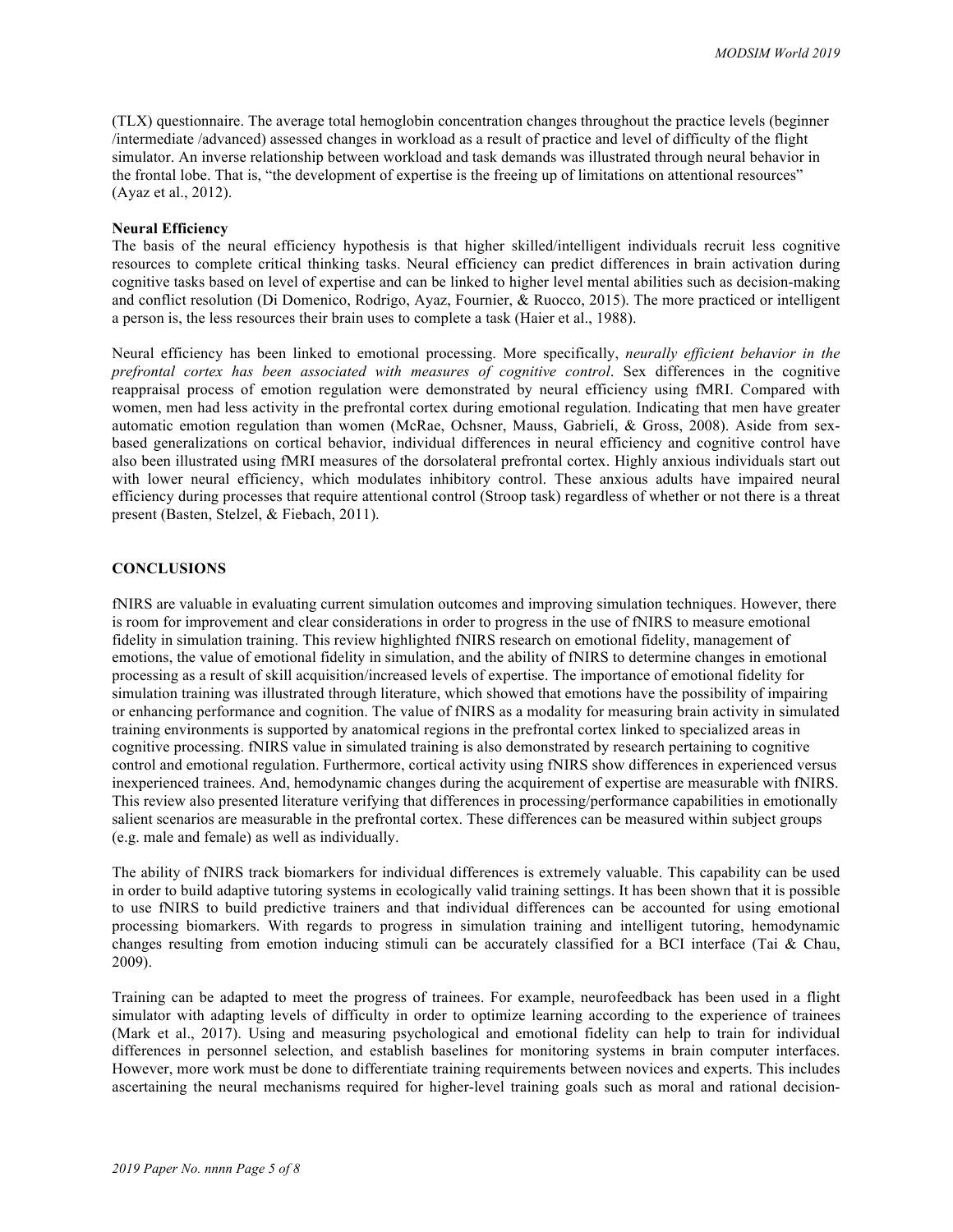making. Additionally, there is a paucity of work regarding the capability of fNIRS to measure decision-making in reference to reactive decision-making (i.e. in the face of repercussions).

There is room for improvement in fNIRS research. The problems surrounding measuring emotional processing via fNIRS has been outlined via cognitive tasks. One of which is lack of standardization concerning the inclusion of different conditions. Some studies have positive, negative, and neutral conditions. And, some studies have only positive and negative conditions. This creates difficulty when comparing results (Bendall et al., 2016). Additional difficulty in comparing fNIRS studies is that certain studies analyze at the group level, while others analyze at the individual level, showing the importance of individual differences in emotion cognition studies.

Consideration also needs to be paid to the simulation modality. Some training technologies may be easier to immerse the trainee (e.g. live or virtual reality simulations) and have easier ways to integrate emotional fidelity to obtain the desired response. Furthermore, level of experience of the trainee may impact emotional "buy-in." For example, a surgical simulation may not elicit the same reaction in an experienced surgeon as it would in a trainee who has never stepped foot in an operating room. This introduces challenges regarding the measurement or creation of standards within simulation based research.

However, this statement begs the question: *By repeatedly exposing a trainee to a simulated environment in order to obtain data regarding their adaptation and performance in the simulated environment, are we just training to become better at training?* This is not a new question, and is relevant for all behavioral based research. This has been highlighted succinctly in a paper that established fNIRS ability to detect changes in blood oxygenation levels as a result of mental effort. "It remains to be seen whether individuals who demonstrate high neural efficiency in laboratory cognitive tasks can demonstrate the same level of efficiency in real-world activities" (Causse, Chua, Peysakhovich, Del Campo, & Matton, 2017).

The details of this review aimed to expand upon research concerning the feasibility of using fNIRS for "big picture" training objectives such as moral decision-making, strategic decision-making, loss mitigation, or communication enhancement as well as more nuanced training objectives such as stress management. However, it is important to distinguish literature that uses emotion/stress as a result of the simulation/training versus specifically eliciting emotion/stress as a result of the design of the simulation. Regarding the efficacy of emotions in simulations, this is an interesting question where two research avenues diverge. On one hand, results of studies indicate that emotional distractors (such as threats) enhance cognition. On the other hand, some research indicates that emotional distractors impair cognition. This area warrants further investigation.

## **ACKNOWLEDGEMENTS**

Thanks to my parents for their ongoing support. Thanks as well to undergraduate editors Natalie Cleri and Genevieve Rowlands.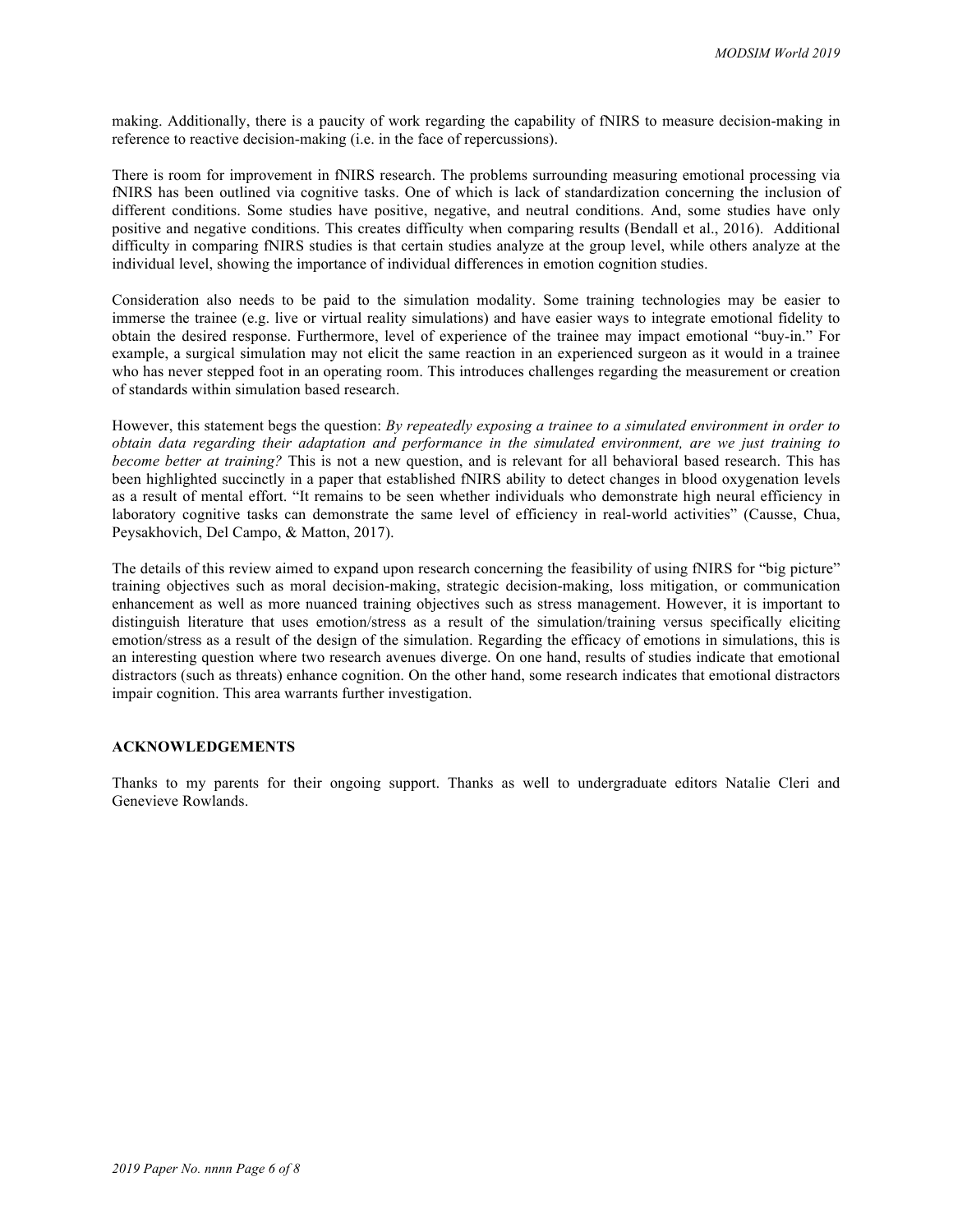#### **REFERENCES**

- Al-Shargie, F., Tang, T. B., & Kiguchi, M. (2017). Assessment of mental stress effects on prefrontal cortical activities using canonical correlation analysis: an fNIRS-EEG study. *Biomedical optics express, 8*(5), 2583- 2598.
- Ayaz, H., Çakir, M. P., İzzetoğlu, K., Curtin, A., Shewokis, P. A., Bunce, S. C., & Onaral, B. (2012). *Monitoring expertise development during simulated UAV piloting tasks using optical brain imaging.* Paper presented at the 2012 IEEE Aerospace Conference.
- Ayaz, H., Izzetoglu, M., Izzetoglu, K., & Onaral, B. (2019). The Use of Functional Near-Infrared Spectroscopy in Neuroergonomics *Neuroergonomics* (pp. 17-25): Elsevier.
- Badre, D. (2013). Hierarchical cognitive control and the functional organization of the frontal cortex. *The Oxford Handbook of Cognitive Neuroscience, 2*, 300-317.
- Balconi, M., Grippa, E., & Vanutelli, M. E. (2015). What hemodynamic (fNIRS), electrophysiological (EEG) and autonomic integrated measures can tell us about emotional processing. *Brain and cognition, 95*, 67-76.
- Basten, U., Stelzel, C., & Fiebach, C. J. (2011). Trait anxiety modulates the neural efficiency of inhibitory control. *Journal of cognitive neuroscience, 23*(10), 3132-3145.
- Bendall, R. C., Eachus, P., & Thompson, C. (2016). A brief review of research using near-infrared spectroscopy to measure activation of the prefrontal cortex during emotional processing: the importance of experimental design. *Frontiers in Human Neuroscience, 10*, 529.
- Causse, M., Chua, Z., Peysakhovich, V., Del Campo, N., & Matton, N. (2017). Mental workload and neural efficiency quantified in the prefrontal cortex using fNIRS. *Scientific reports, 7*(1), 5222.
- Dashtestani, H., Zaragoza, R., Kermanian, R., Knutson, K. M., Halem, M., Casey, A., Gandjbakhche, A. (2018). The role of prefrontal cortex in a moral judgment task using functional near‐infrared spectroscopy. *Brain and behavior, 8*(11), e01116.
- DeMaria Jr, S., Bryson, E. O., Mooney, T. J., Silverstein, J. H., Reich, D. L., Bodian, C., & Levine, A. I. (2010). Adding emotional stressors to training in simulated cardiopulmonary arrest enhances participant performance. *Medical education, 44*(10), 1006-1015.
- Derosière, G., Mandrick, K., Dray, G., Ward, T. E., & Perrey, S. (2013). NIRS-measured prefrontal cortex activity in neuroergonomics: strengths and weaknesses. *Frontiers in Human Neuroscience, 7*, 583.
- Di Domenico, S. I., Rodrigo, A. H., Ayaz, H., Fournier, M. A., & Ruocco, A. C. (2015). Decision-making conflict and the neural efficiency hypothesis of intelligence: A functional near-infrared spectroscopy investigation. *Neuroimage, 109*, 307-317.
- FakhrHosseini, M., Jeon, M., & Bose, R. (2015). *Estimation of drivers' emotional states based on neuroergonmic equipment: an exploratory study using fNIRS.* Paper presented at the Adjunct Proceedings of the 7th International Conference on Automotive User Interfaces and Interactive Vehicular Applications.
- Fenton-O'Creevy, M., Lins, J. T., Vohra, S., Richards, D. W., Davies, G., & Schaaff, K. (2012). Putting emotion at the heart of finance: Emotion regulation and trader expertise.
- Fraser, K., Huffman, J., Ma, I., Sobczak, M., McIlwrick, J., Wright, B., & McLaughlin, K. (2014). The emotional and cognitive impact of unexpected simulated patient death: a randomized controlled trial. *Chest, 145*(5), 958-963.
- Haier, R. J., Siegel Jr, B. V., Nuechterlein, K. H., Hazlett, E., Wu, J. C., Paek, J., Buchsbaum, M. S. (1988). Cortical glucose metabolic rate correlates of abstract reasoning and attention studied with positron emission tomography. *Intelligence, 12*(2), 199-217.
- Hani, A. F. M., Feng, Y. X., & Tang, T. B. (2018). Negative Mood States in Neuroergonomics *Neuroergonomics* (pp. 325-326): Elsevier.
- Harvey, A., Bandiera, G., Nathens, A. B., & LeBlanc, V. R. (2012). Impact of stress on resident performance in simulated trauma scenarios. *Journal of Trauma and Acute Care Surgery, 72*(2), 497-503.
- Honda, M., Tanaka, H., Sakti, S., & Nakamura, S. (2018). *Detecting suppression of negative emotion by time series change of cerebral blood flow using fNIRS.* Paper presented at the 2018 IEEE EMBS International Conference on Biomedical & Health Informatics (BHI).
- Jasinska, A. J., Yasuda, M., Burant, C. F., Gregor, N., Khatri, S., Sweet, M., & Falk, E. B. (2012). Impulsivity and inhibitory control deficits are associated with unhealthy eating in young adults. *Appetite, 59*(3), 738-747.